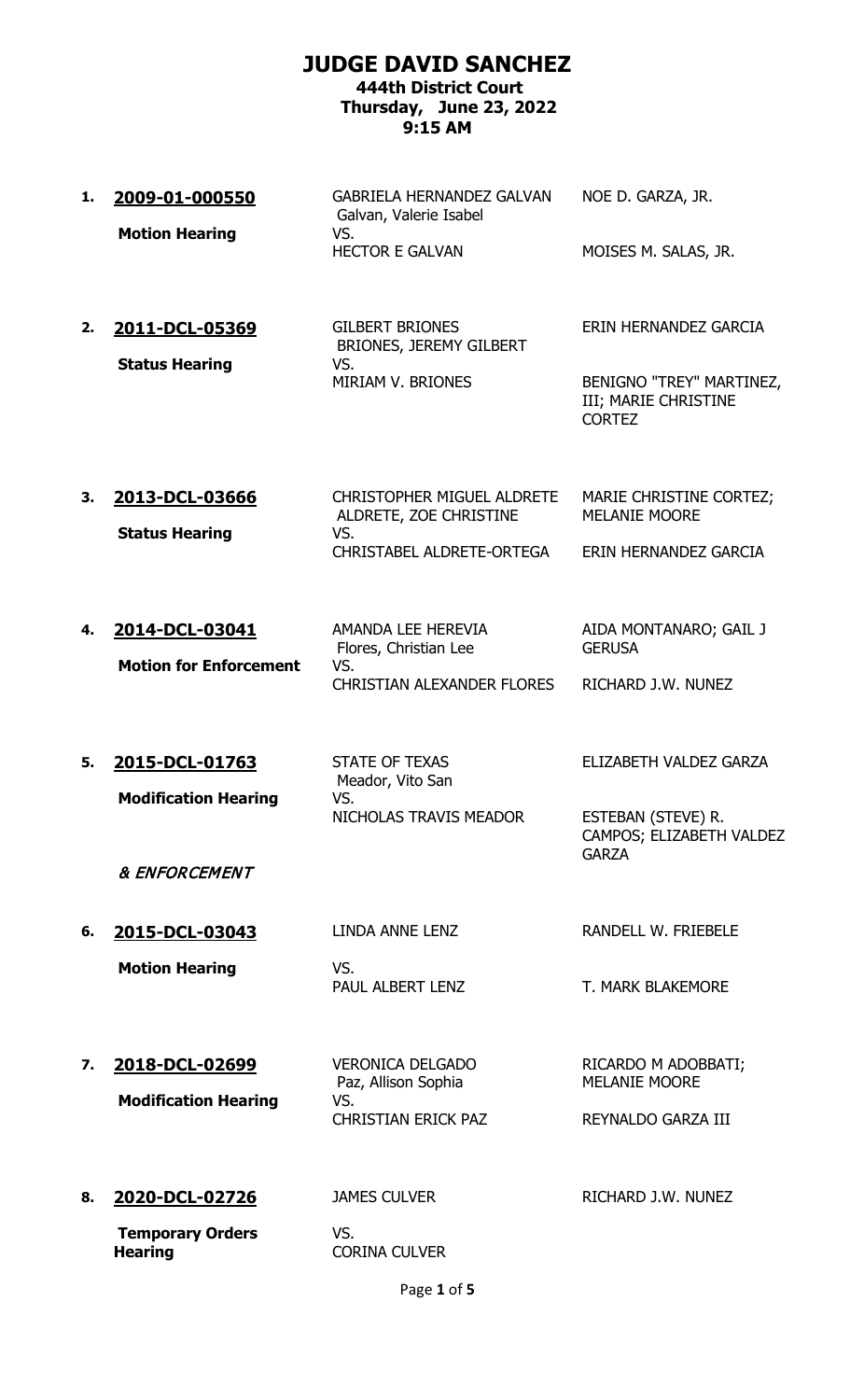| 9. | 2021-DCL-01844<br><b>Final Hearing</b>      | MONICA LIZETH GONZALEZ<br>VS.                                                        | <b>PRO SE</b>                                                          |
|----|---------------------------------------------|--------------------------------------------------------------------------------------|------------------------------------------------------------------------|
|    | 10. 2021-DCL-02107<br><b>Final Hearing</b>  | <b>EDGAR GUADIANA</b><br>Rivera Guadiana, Mateo<br>VS.<br><b>HOPE RIVERA</b>         | <b>MIGUEL SALAZAR</b><br><b>ERNEST J. HERNANDEZ</b>                    |
|    | 11. 2021-DCL-02337<br><b>Final Hearing</b>  | LINDA E. REYES<br>A.A.V.<br>VS.<br><b>ANDREW VITELA</b>                              | MICHAEL GONZALEZ                                                       |
|    | 12. 2021-DCL-02352<br><b>Final Hearing</b>  | JUAN JESUS GOMEZ BENAVIDEZ FRED A. KOWALSKI<br>VS.<br><b>VERONICA GARCIA GOMEZ</b>   |                                                                        |
|    | 13. 2021-DCL-02706<br><b>Status Hearing</b> | <b>STACEY MARIE LEE</b><br>VS.<br><b>JARED WASOWICZ</b>                              | RICHARD E. ZAYAS; JOSHUA<br><b>PAUL SHAMBURGER</b><br>ANNABELL ALEGRIA |
|    | 14. 2021-DCL-02935<br><b>Final Hearing</b>  | DOMINIQUE JALISA HERNANDEZ<br>Medina, Zaniyah Angelie<br>VS.<br><b>MOISES MEDINA</b> | <b>DIANA FUENTES AGUILAR</b><br><b>JAVIER AGUIRRE</b>                  |
|    | 15. 2021-DCL-03606<br><b>Final Hearing</b>  | <b>MELISSA CASTRO</b><br>VS.<br>EDIEE VASQUEZ                                        | NOE D GARZA, JR.<br><b>RENE DE COSS</b>                                |
|    | 16. 2021-DCL-03767<br><b>Final Hearing</b>  | ARCELIA MARIVEL FLORES<br><b>VILLALON</b><br>VS.<br><b>ISIDRO DE JESUS VILLALON</b>  | <b>GILBERTO HINOJOSA</b>                                               |
|    | 17. 2021-DCL-03985<br><b>Final Hearing</b>  | <b>ALEJANDRO OLIVARES</b><br>Olivares, Nathaniel Noah<br>VS.<br>SAMANTHA L. HILLEY   | FRED A. KOWALSKI<br>MARIE CHRISTINE CORTEZ                             |

Page **2** of **5**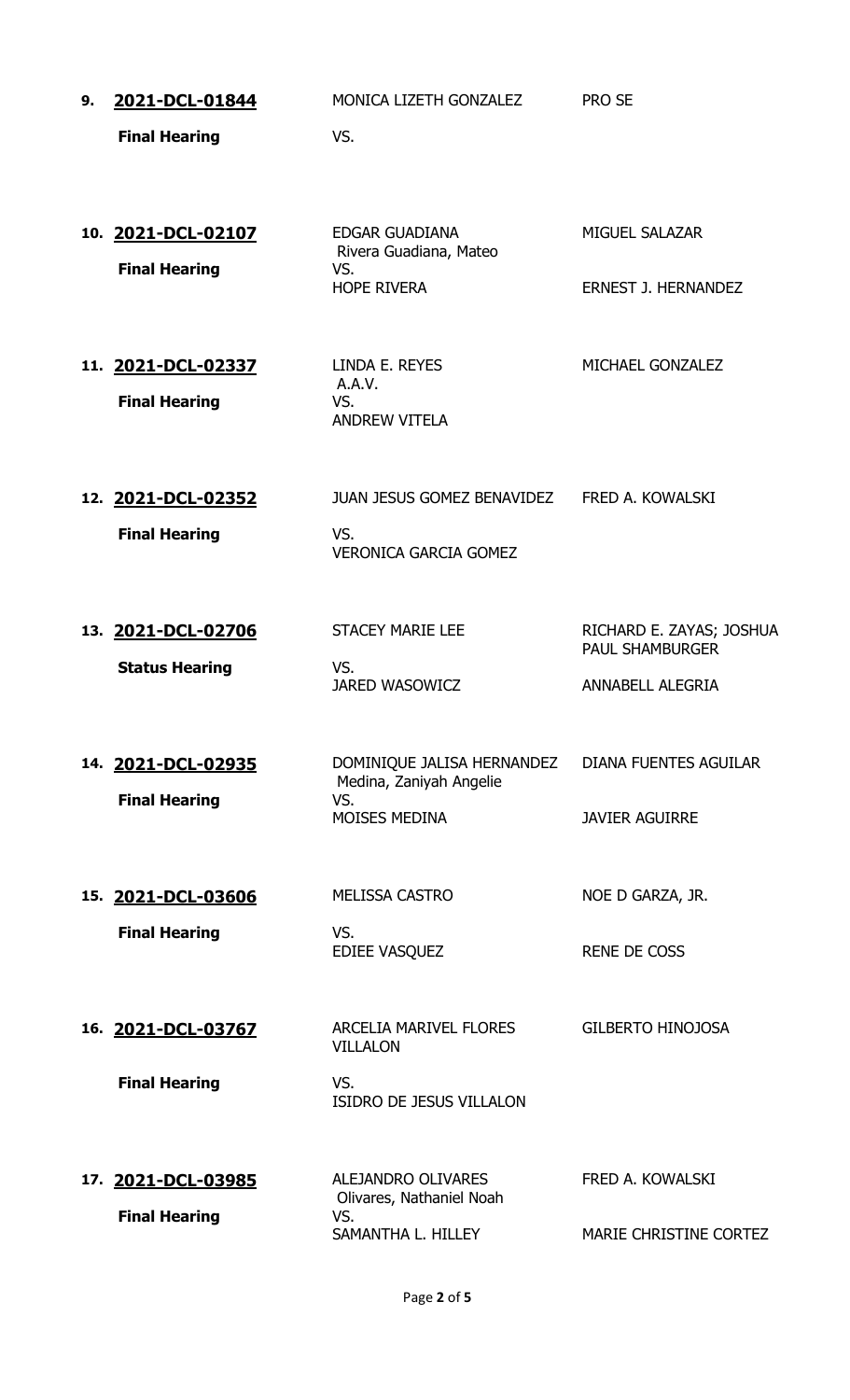| 18. 2021-DCL-05204<br><b>Final Hearing</b>  | <b>TAMMY ZULETA</b><br>Colchada Shumake, Clarabella<br>VS.<br>PEDRO COLCHADO HERNANDEZ | <b>STEVE EFTHIMIOU</b><br>RICARDO ALONZO BARRERA     |
|---------------------------------------------|----------------------------------------------------------------------------------------|------------------------------------------------------|
| 19. 2021-DCL-06302<br><b>Final Hearing</b>  | <b>MARIA SANTOS GUERRERO</b><br>VS.<br><b>GUADALUPE GUERRERO</b>                       | SANTIAGO GALARZA                                     |
| 20. 2021-DCL-06574<br><b>Motion Hearing</b> | ALDO R. SANTOS<br>Santos, Aldo Emiliano<br>VS.<br>MARLENE RICO VILLANUEVA              | RANDELL W. FRIEBELE<br><b>ERIN E GAMEZ</b>           |
| 21. 2021-DCL-06955<br><b>Final Hearing</b>  | <b>JUAN RODRIGUEZ</b><br>Rodriguez, Juan Martin<br>VS.<br>BEATRIZ CALVILLO RODRIGUEZ   | NOE ALANIZ, JR.                                      |
| 22. 2022-DCL-00667<br><b>Final Hearing</b>  | <b>JUDITH M. MEDRANO</b><br>Medrano, Athena Diane<br>VS.<br><b>ABRAHAM MEDRANO</b>     | HELEN O. DELGADILLO<br><b>GUSTAVO DAVID ELIZONDO</b> |
| 23. 2022-DCL-00679<br><b>Final Hearing</b>  | ANA C. MONTANEZ<br>H.G.M.<br>VS.<br>FRANCISCO GABRIEL MONTANEZ                         | <b>RICHARD VALDEZ</b><br>NOE GUILLERMO GONZALEZ      |
| 24. 2022-DCL-00813<br><b>Final Hearing</b>  | EDGAR ALEXIS ESPINOSA<br><b>VILLAFRANCA</b><br>VS.<br><b>JACQUELINE AVILES</b>         | <b>STEVE EFTHIMIOU</b>                               |
| 25. 2022-DCL-00876<br><b>Status Hearing</b> | <b>JOSE LUIS TREJO</b><br>Trejo, Nathalia<br>VS.<br>ROXANNE VASQUEZ                    | <b>RICK CANALES</b>                                  |
| 26. 2022-DCL-00879<br><b>Final Hearing</b>  | LUDIVINA CHAVEZ<br>VS.<br>SERGIO HERNANDEZ JIMENEZ                                     | RICHARD J.W. NUNEZ                                   |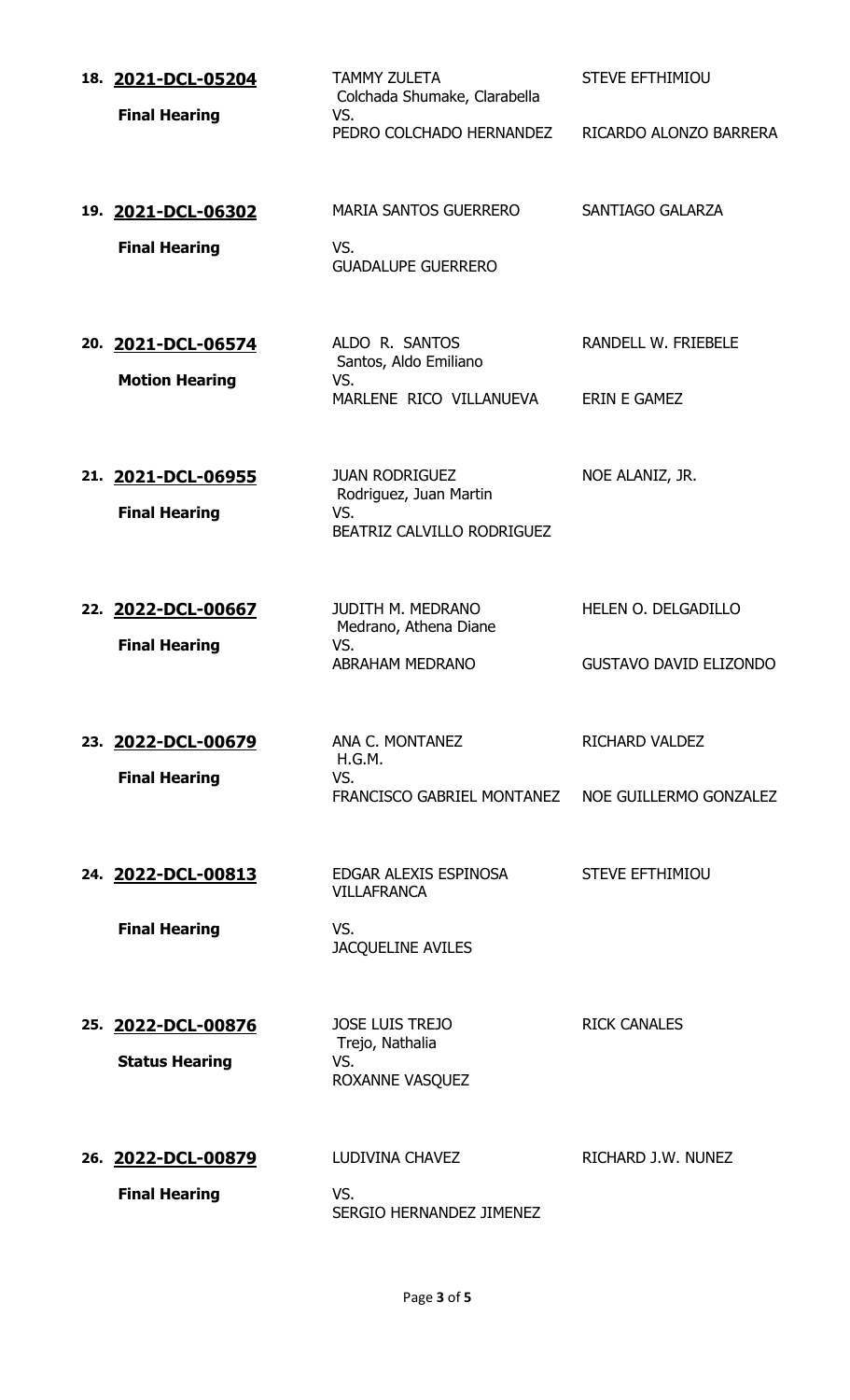| 27. 2022-DCL-01243<br><b>Final Hearing</b> | <b>ESTEBAN LOZANO</b><br>Lozano, A.<br>VS.<br>FRYDA POEGNER DE LOZANO                    | CARLOS H. CISNEROS                           |
|--------------------------------------------|------------------------------------------------------------------------------------------|----------------------------------------------|
| 28. 2022-DCL-01429<br><b>Final Hearing</b> | PLUTARCO BONIFACIO MIGUEL<br>Bonifacio Hilario, Benjamin<br>VS.<br>KARINA HILARIO RUFINO | HELEN O. DELGADILLO                          |
| 29. 2022-DCL-01554<br><b>Final Hearing</b> | STEVEN MICHAEL VANASSE<br>VS.<br>MARIA GABRIELA GUBINELLI<br><b>VANASSE</b>              | LOUIS S. SOROLA<br>MARIA LINDA GONZALEZ      |
| 30. 2022-DCL-01558<br><b>Final Hearing</b> | <b>JUAN FRANCISCO SIERRA</b><br>Sierra, Juan Azael<br>VS.<br><b>JESSICA R. SIERRA</b>    | <b>ROBERTO GARZA</b><br>FRED A. KOWALSKI     |
| 31. 2022-DCL-01560<br><b>Final Hearing</b> | JAMIE ALLYSON CHAVARRIA<br>VS.<br><b>JOSE ANGEL ALCORTA</b>                              | PEDRO S. CRUZ                                |
| 32. 2022-DCL-01774<br><b>Final Hearing</b> | RENE SAUL GOMEZ-SANCHEZ<br>Galvan, Kayla Fernanda<br>VS.<br>NAYELI GALVAN GARZA          | RICHARD J.W. NUNEZ                           |
| 33. 2022-DCL-01951<br><b>Clarification</b> | JOSE L.S. CAVAZOS<br>Cavazos, Joann Marie<br>VS.<br>MICHELLE MARIAL CAVAZOS              | RICARDO ALONZO BARRERA<br>REYNALDO GARZA III |
| 34. 2022-DCL-02630<br><b>Final Hearing</b> | <b>JULIET LOHR REYES</b><br>VS.                                                          | <b>CHRISTOPHER LEE PHILLIPPE</b>             |
| 35. 2022-DCL-02656<br><b>Final Hearing</b> | ROSA ELIDA RICALDAY<br>Luna, Azul Rosa<br>VS.<br><b>SUSANA RICALDAY</b>                  | <b>GUSTAVO DAVID ELIZONDO</b>                |